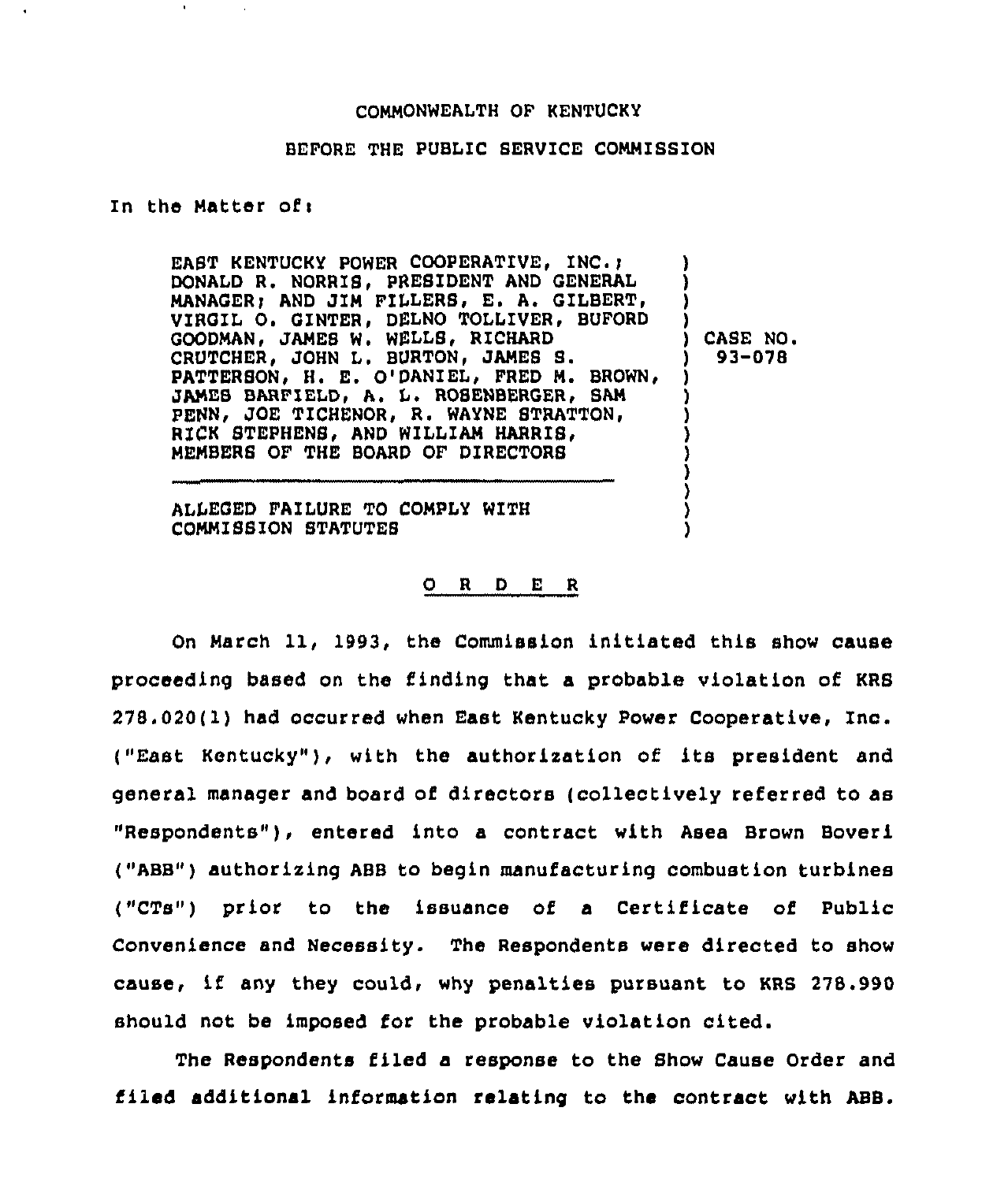Informal conferences were held with the Commission Staff ("Staff") at the Commission's offices on April 2, 1993 and April 21, 1993 a result of discussions held during the conferences, Respondents and the Staff entered into a Stipulation And Agreement which was filed on May 4, 1993. As set forth in the Stipulation And Agreement, the Respondents acknowledge that a reasonable basis existed for the Commission to initiate this show cause proceeding on March 11, 1993, and that in an effort to resolve this case in an expeditious and cost saving manner, East Kentucky will pay a civil penalty of \$2,500.

In determining whether the results of the Stipulation And Agreement are in the public interest and are reasonable, the Commission has taken into consideration the comprehensive nature of the Stipulation And Agreement and the amount of the penalty to be paid. Based on the evidence of record and heing advised, the Commission hereby finds that the Stipulation And Agreement is in accordance with the law and does not violate any regulatory principal. The Stipulation And Agreement is the product of serious arms-length negotiations among capable, knowledgeable participants, is in the public interest and results in a reasonable resolution of all issues and charges pending in this case.

IT IS THEREFORE ORDERED that:

l. The Stipulation And Agreement, attached hereto and incorporated herein as Appendix A, be and it hereby is adopted and approved in its entirety as a complete resolution of all issues and charges in this case.

$$
-2 -
$$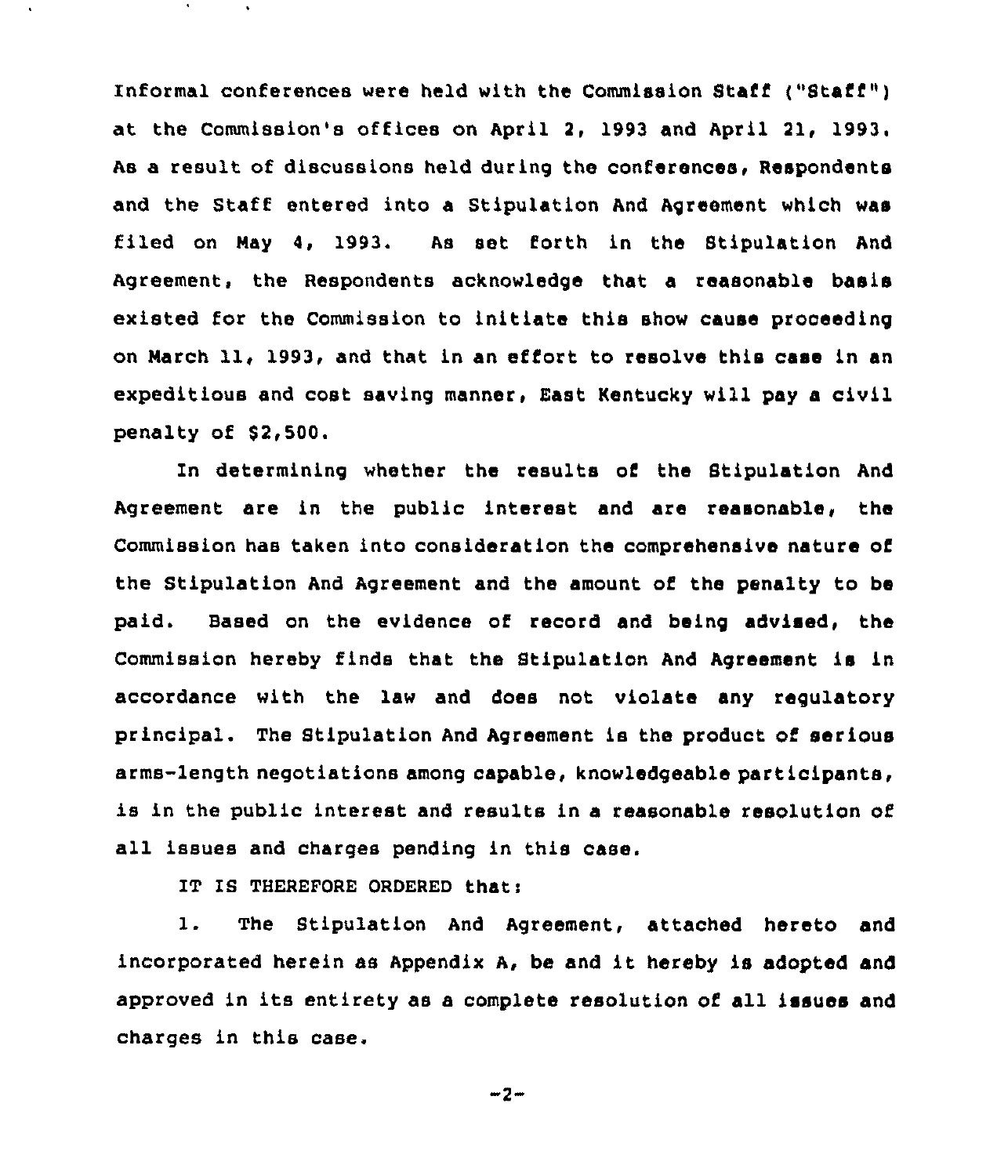2. East Kentucky shall pay \$2,500 as a civil penalty within 30 days of the date of this Order by certified check or money order made payable to the Kentucky State Treasurer and mailed to the Office of General Counsel, Public Service Commission, P. O. Box 615, FrankEort, Kentucky 40602.

Done at Frankfort, Kentucky, this 18th day of. May, 1993.

PUBLIC SERVICE CONNISSION Irman Vice-Chairma Kaher Comm

ATTEST:

Ker Executive Director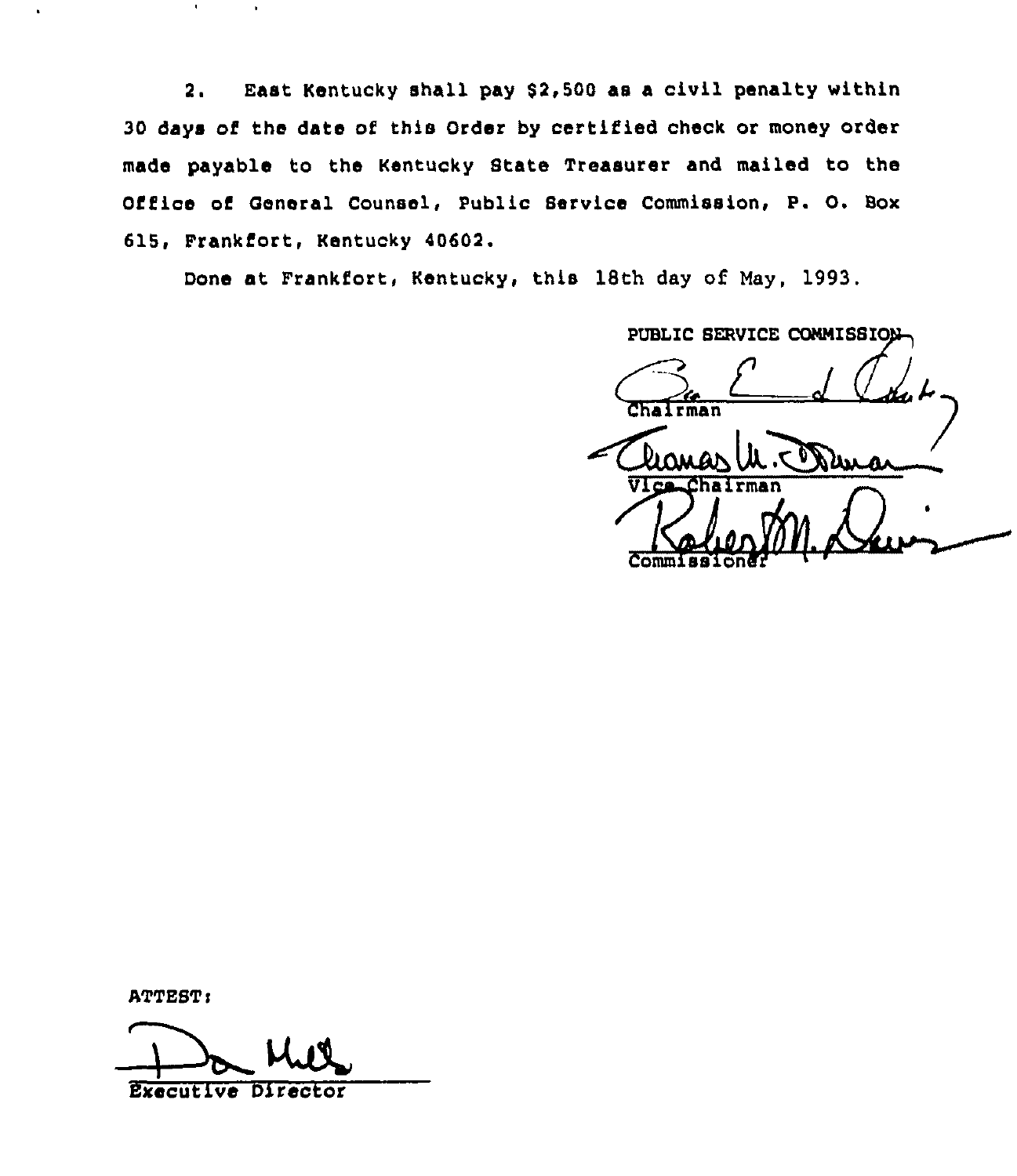APPENDIX TO AN ORDER OF THE KENTUCKY PUBLIC SERVICE COMMISSION IN CASE NO. 93-078 DATED MAY 18, 1993

# COMMONWEALTH OF KENTUCKY

# BEFORE THE PUBLIC SERVICE COMMISSION

## In the Matter of:

EAST KENTUCKY POWER COOPERATIVE, INC.; DONALD R. NORRIS, PRESIDENT AND GENERAL MANAGER; AND JIM FILLERS, E. A. GILBERT, VIRGIL O. GINTER, DELNO TOLLIVER, BUFORD GOODMAN, JAMES W. WELLS, RICHARD CRUTCHER, JOHN L. BURTON, JAMES S. PATTERSON, H. E. O'DANIEL, FRED M. BROWN, JAMES BARFIELD, A. L. ROSENBERGER, SAM PENN, JOE TICHENOR, R. WAYNE STRATTON, RICK STEPHENS, AND WILLIAM HARRIS, MEMBERS OF THE BOARD OF DIRECTORS ) ) ) ) ) CASE NO. ) 93-078 ) ) ) ) )

ALLEGED FAILURE TO COMPLY WITH COMMISSION STATUTES

#### STIPULATION AND AGREEMENT

) ) ) )

Comes now East Kentucky power Cooperative, Inc. ("East Kentucky" ), its president and general manager, and named members of its Board of Directors (hereinafter collectively referred to as "Respondents"), and the Staff of the Public Service Commission ("Staff" ), and do hereby stipulate and agree as follows:

WHEREAS, East Kentucky's Board of Directors, upon management's recommendation, voted on February 4, 1992, to authorize East Kentucky to contract with Asea Brown Boveri ("ABB") for the construction of three combustion turbine generators ("CTs") at a contract price of S61,628,843;

WHEREAS, East Kentucky on February 26, 1992 entered a contract with ABB: 1) authorizing ABB to immediately begin engineering and design work on the CT's; 2) authorizing ABB to begin on July 15,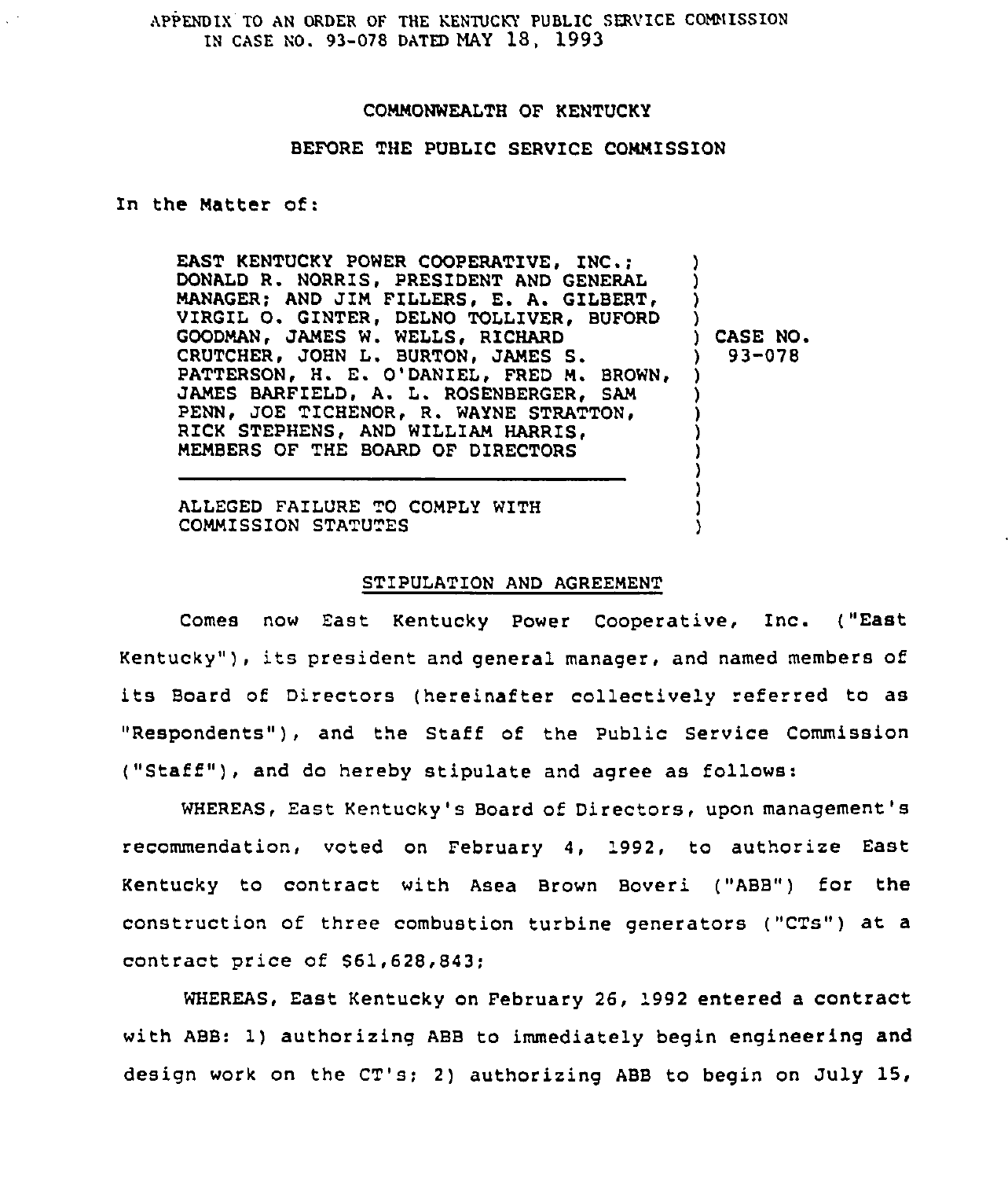1992 the manufacture of the CT's; and 3) obligating East Kentucky, in the event of cancellation, to pay cancellation costs limited to maximum amounts specified in agreed upon schedules;

 $\mathbf{v}$ 

WHEREAS, East Kentucky filed an application with the Public Service Commission ("Commission") on March 20, 1992, designated Case No. 92-112', requesting a Certificate of Public Convenience and Necessity pursuant to KRS 278.020(1) and a Certificate of Environmental Compatibility pursuant to KRS 278.025(1);

WHEREAS, the Commission held a hearing in Case No. 92-112 on August 25, 1992 and subsequently ordered East Kentucky to solicit new bids for short-term peaking power;

WHEREAS, East Kentucky filed on February 3, 1993 a motion in Case No. 92-112 requesting the issuance of the aforementioned certificates necessary to commence construction of the CTs on the grounds that a sufficient evidentiary record existed to support their issuance and that project commitments, estimated by East Kentucky to be 514.2 mil'on as of February 1, 1993, would begin to mount at an increasing rate over the next two months;

WHEREAS, on March 11, 1993 the Commission in Case No. 92-112 issued to East Kentucky the requested construction certificates and on its own motion 'nitiated Case No. 93-078 requiring the Respondents to show cause, if any they could, why they should not

 $-2-$ 

 $\mathbf{r}$ Case No. 92-112, The Application of East Kentucky power Cooperative, Inc. For a Certificate of Public Convenience and Necessity, and a Certificate of Environmental Compatibility for the Construction of 300 MW (nominal) of Combustion Turbine Peaking Capacity and Related Transmission Facilities in Clark and Madison Counties in Kentucky.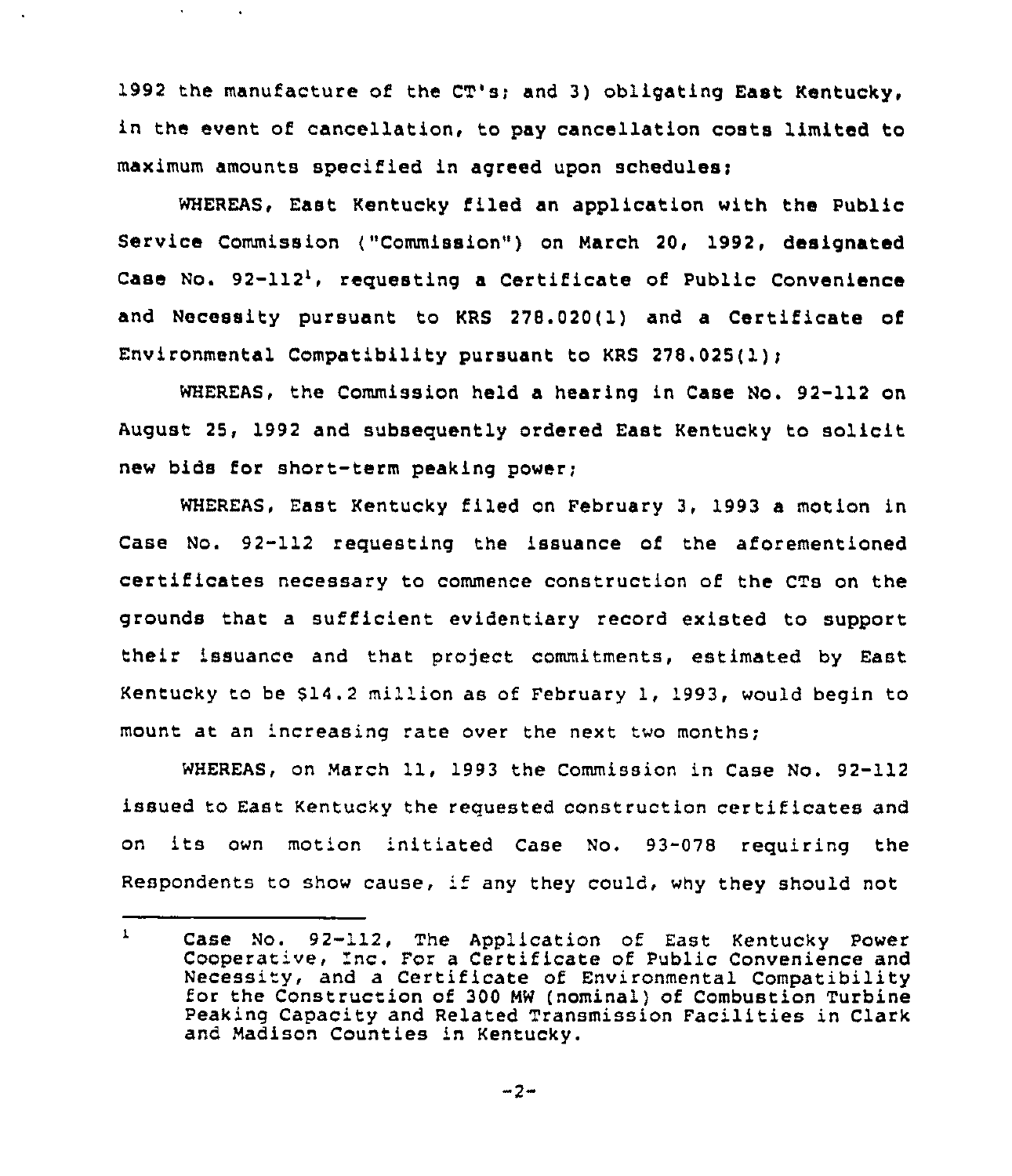be subject to the penalties prescribed in KRS 278.990 for the probable violation of KRS 278.020(1) by beginning to construct CTs before the Commission issued the requisite certificates;

WHEREAS, East Kentucky filed a response to the Show Cause Order and provided additional information and documentation not previously available to the Commission:

WHEREAS, at East Kentucky's request, informal conferences with Staff in Case No. 93-078 were held on April 2, 1993 and April 21, 1993, and East Kentucky filed the contract and selected correspondences with ABB.

NOW, THEREFORE, be it resolved that:

1. Respondents acknowledge that there existed on March 11, 1993 a reasonable basis for the Commission to enter a finding that a probable violation of KRS 278.020{1}existed and to initiate Case No. 93-078.

2. East Kentucky agrees that it shall pay <sup>a</sup> civil penalty in the amount of \$2,500 as a full and complete resolution of all charges pending against the Respondents in this case.

3. Respondents have denied, and continue to deny, that they committed any willful violation of KRS 278.020(1) within the scope of KRS 278.990(1), and East Kentucky's agreement to pay the civil penalty herein provided shall not constitute an admission of liability by East Kentucky or any officer or director. East Kentucky agrees to the payment of the civil penalty herein provided simply as a means of resolving this case in an amicable, expeditious, and cost-saving manner.

$$
-3-
$$